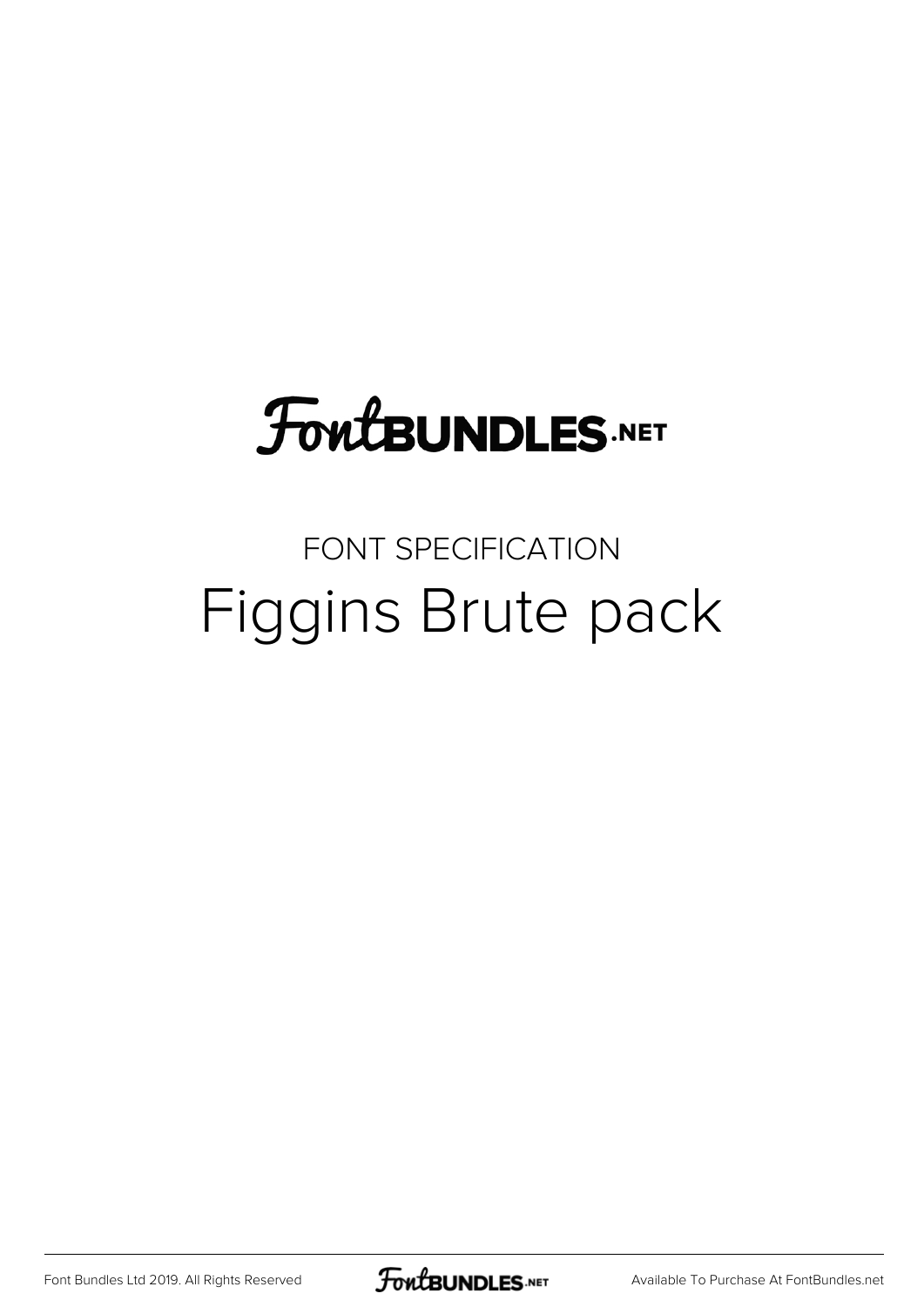#### FigginsBrute2 - Regular

Uppercase Characters

### ABCDEFGHIJKLMNOPQ RSTUVWXYZ

Lowercase Characters

### abcdefghijklmnopqrstuvwxyz

Numbers

#### 0123456789

Punctuation and Symbols



All Other Glyphs

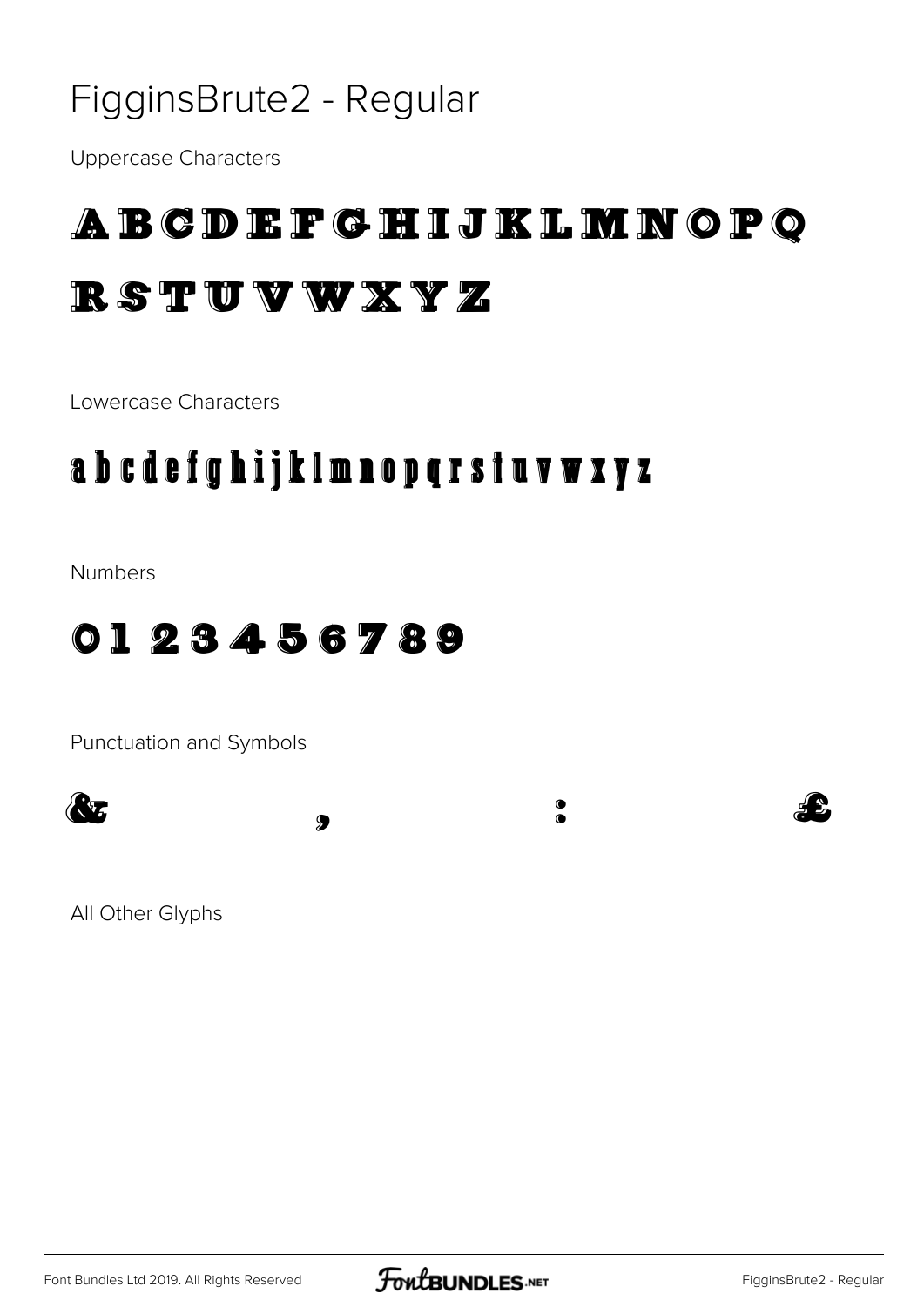#### FigginsBruteltalic - Regular

**Uppercase Characters** 

# A B C D E F G H I J K L M NOPQRSTUVWXY Z

Lowercase Characters

## A B C D E F G H I J K L M N O P Q RSTUVWXYZ

**Numbers** 

## 0123456789

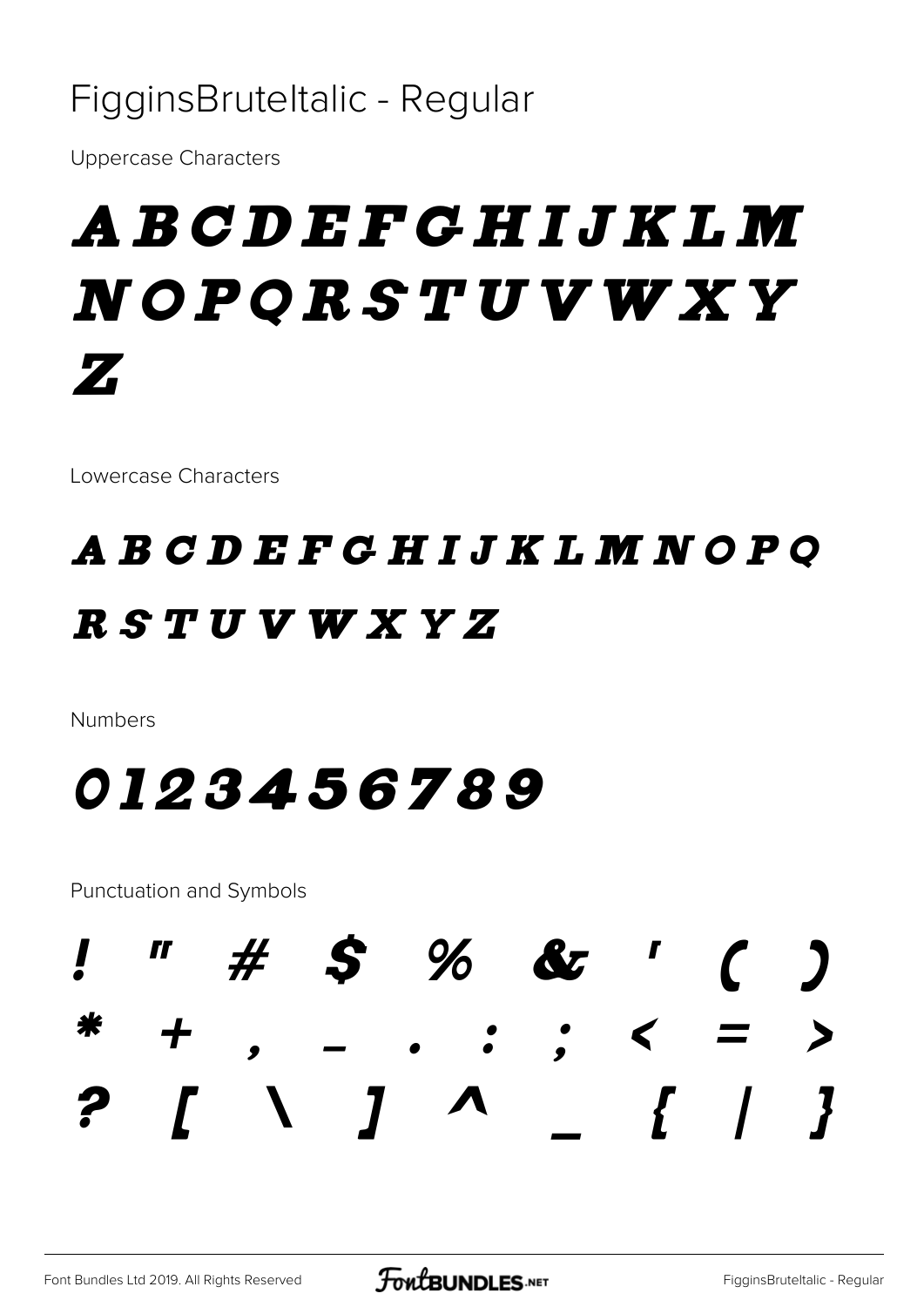

All Other Glyphs

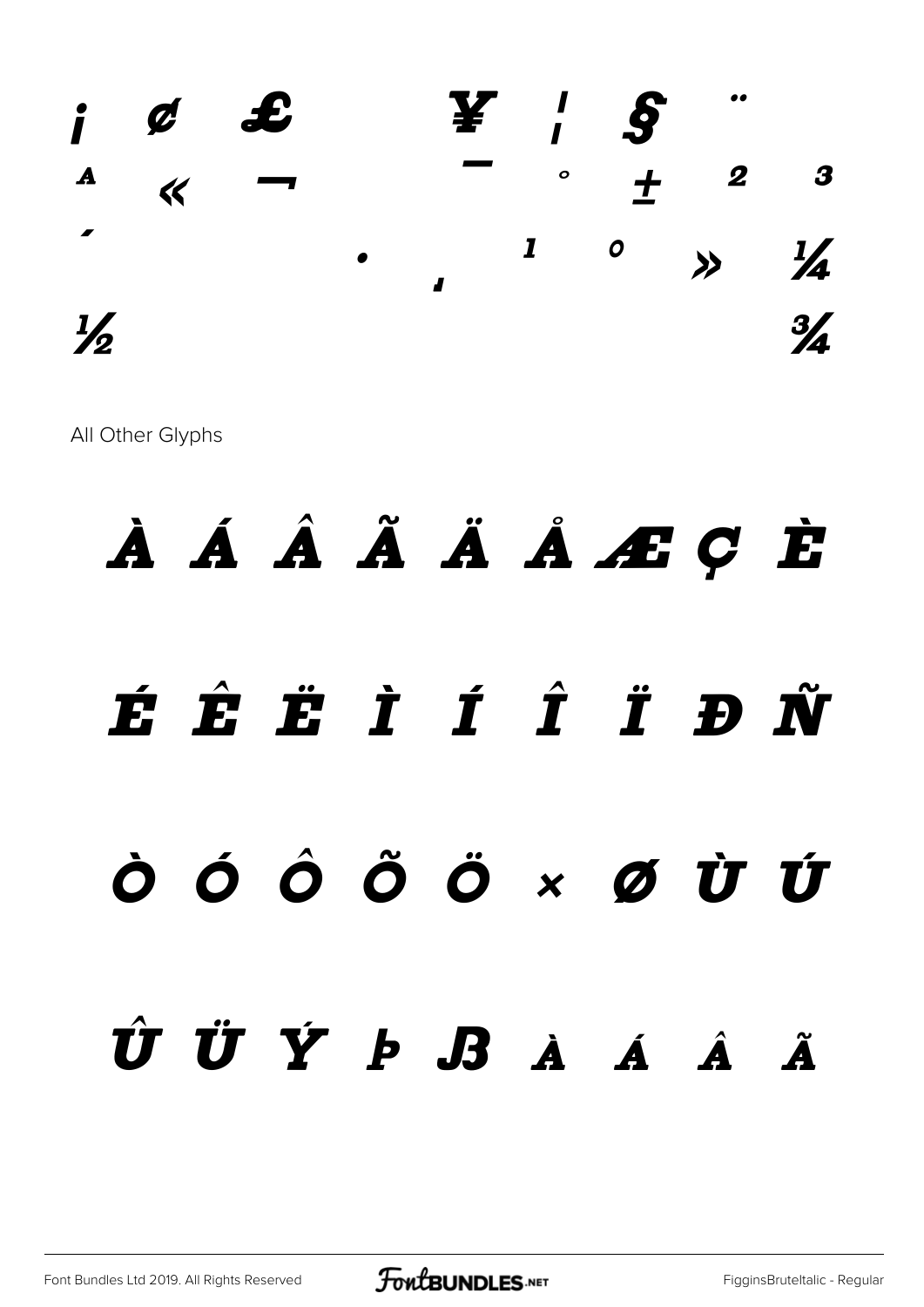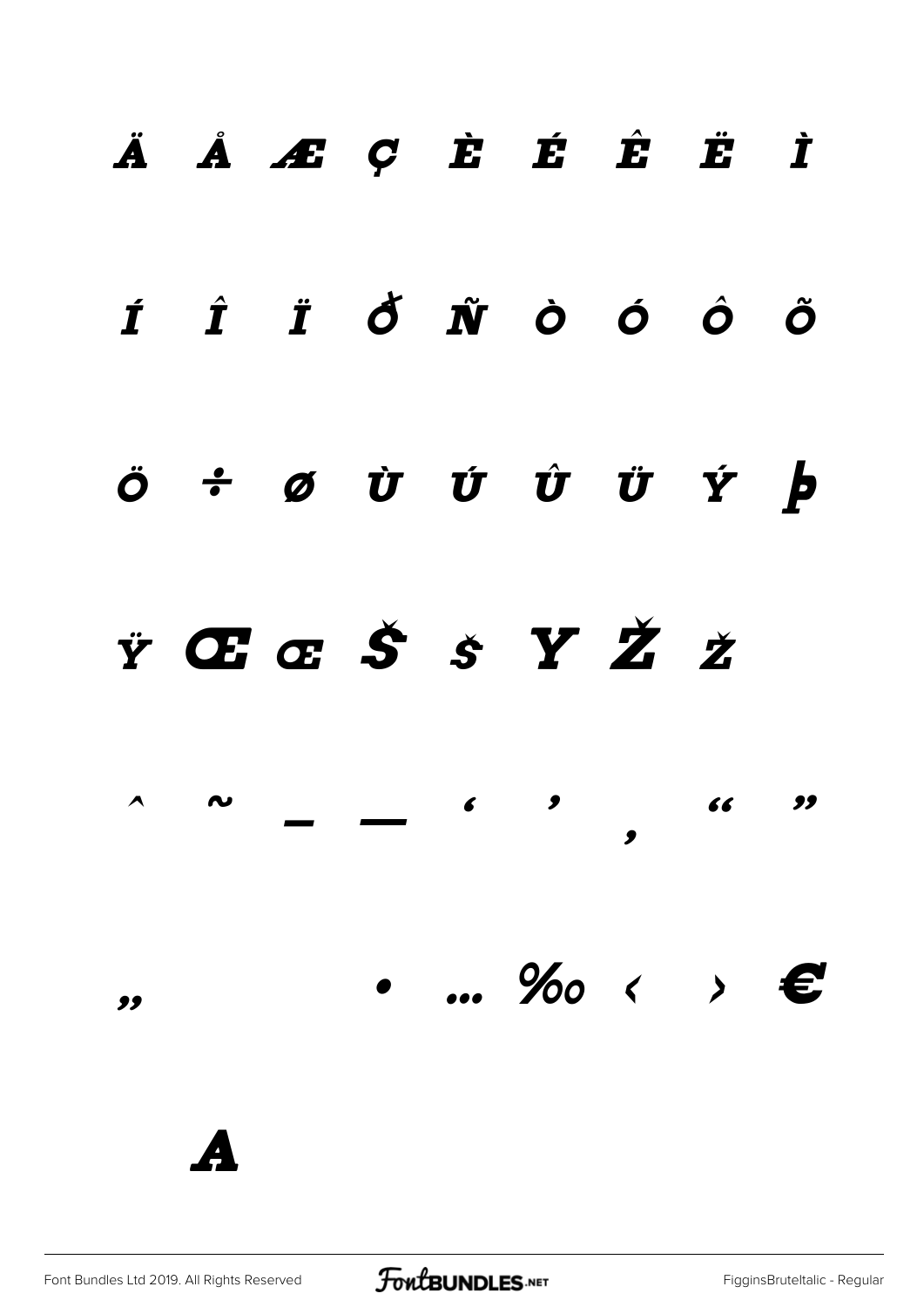#### FigginsBruteCompleteShadow - Regular

**Uppercase Characters** 

# BGDEEPGEIJKLU NOPOBSTUVVVXY  $\mathcal{H}$

Lowercase Characters

# abedefghijklmnoparstuvw  $\boxtimes \triangledown \boxtimes$

**Numbers** 

## 0123456789

**Punctuation and Symbols** 



**FoutBUNDLES.NET**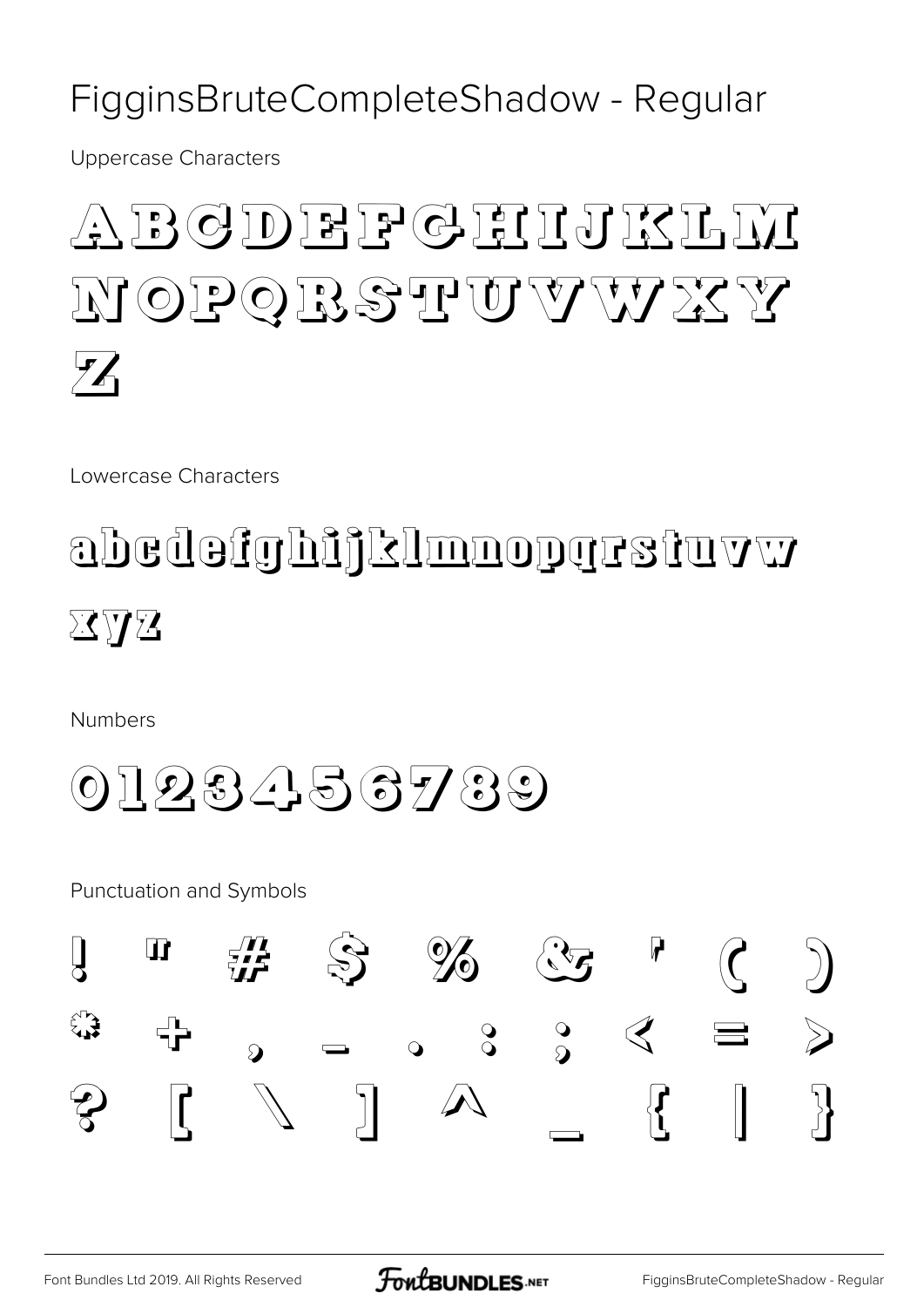

All Other Glyphs



[Font Bundles Ltd 2019. All Rights Reserved](https://fontbundles.net/) **FoutBUNDLES.NET** [FigginsBruteCompleteShadow - Regular](https://fontbundles.net/)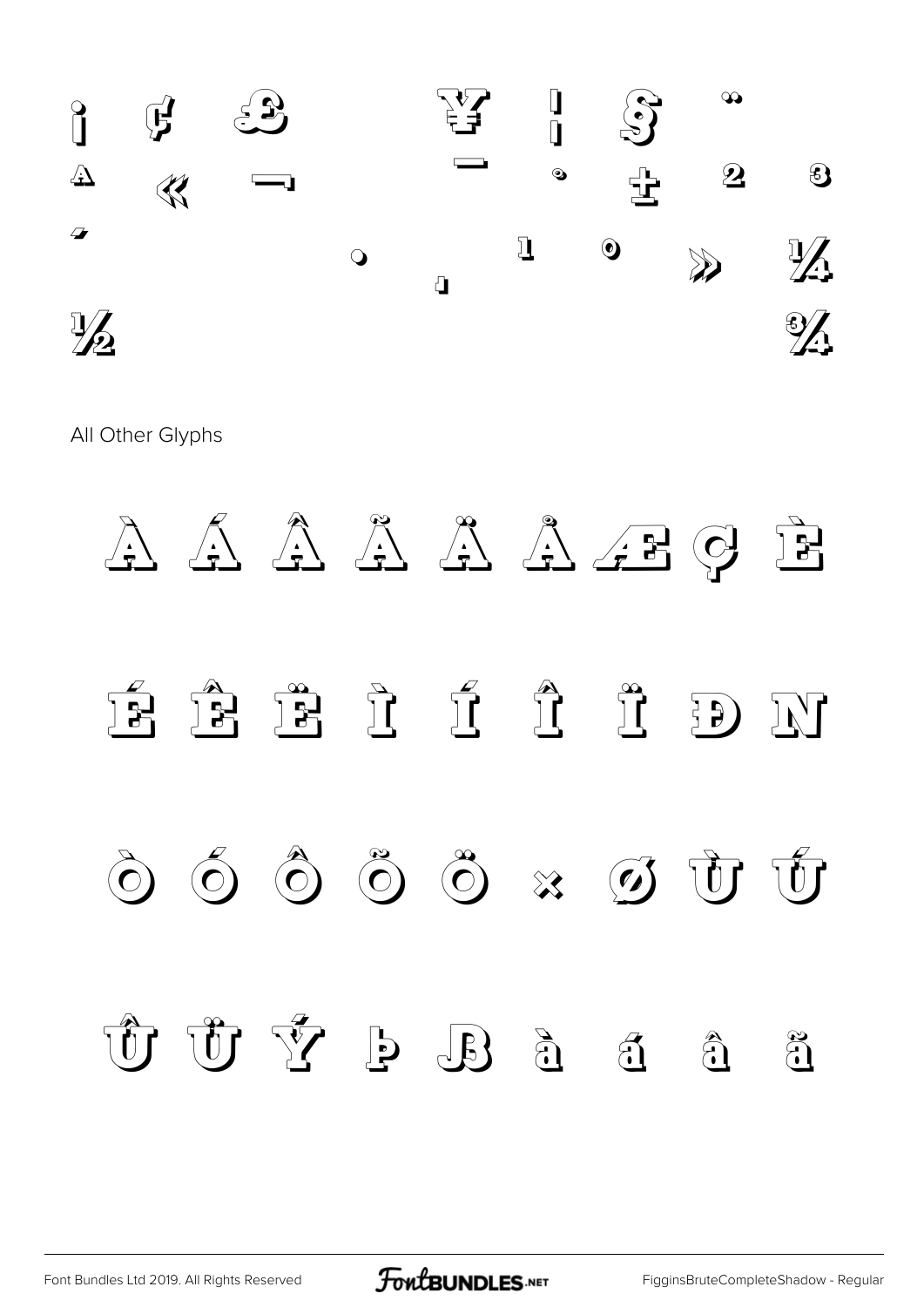

Font Bundles Ltd 2019. All Rights Reserved

FontBUNDLES.NET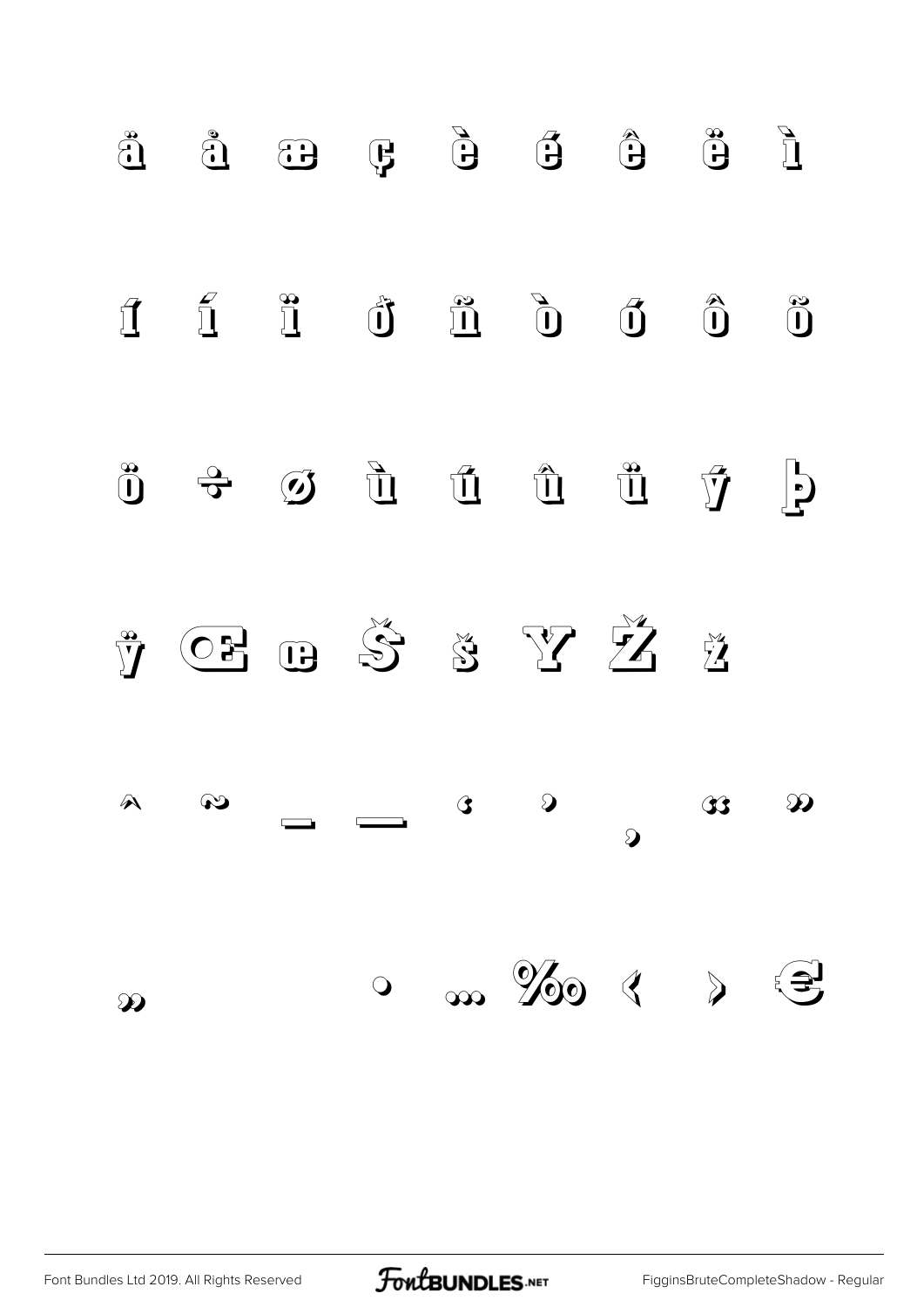#### FigginsBruteOutline - Regular

**Uppercase Characters** 

#### $\textcircled{\small{3}}$  D E F & F I J F S I L I  $\left\{\frac{D}{D}\right\}$  $\circledcirc \text{P} \odot \text{R} \text{S} \text{T} \text{U} \text{V} \text{W} \text{X} \text{Y}$  $J_{\rm N}$ 72

Lowercase Characters



**Numbers** 

 $\mathcal{R} \otimes \mathcal{A} \otimes \mathcal{B} \otimes \mathcal{B} \otimes \mathcal{B}$  $(O)$ 

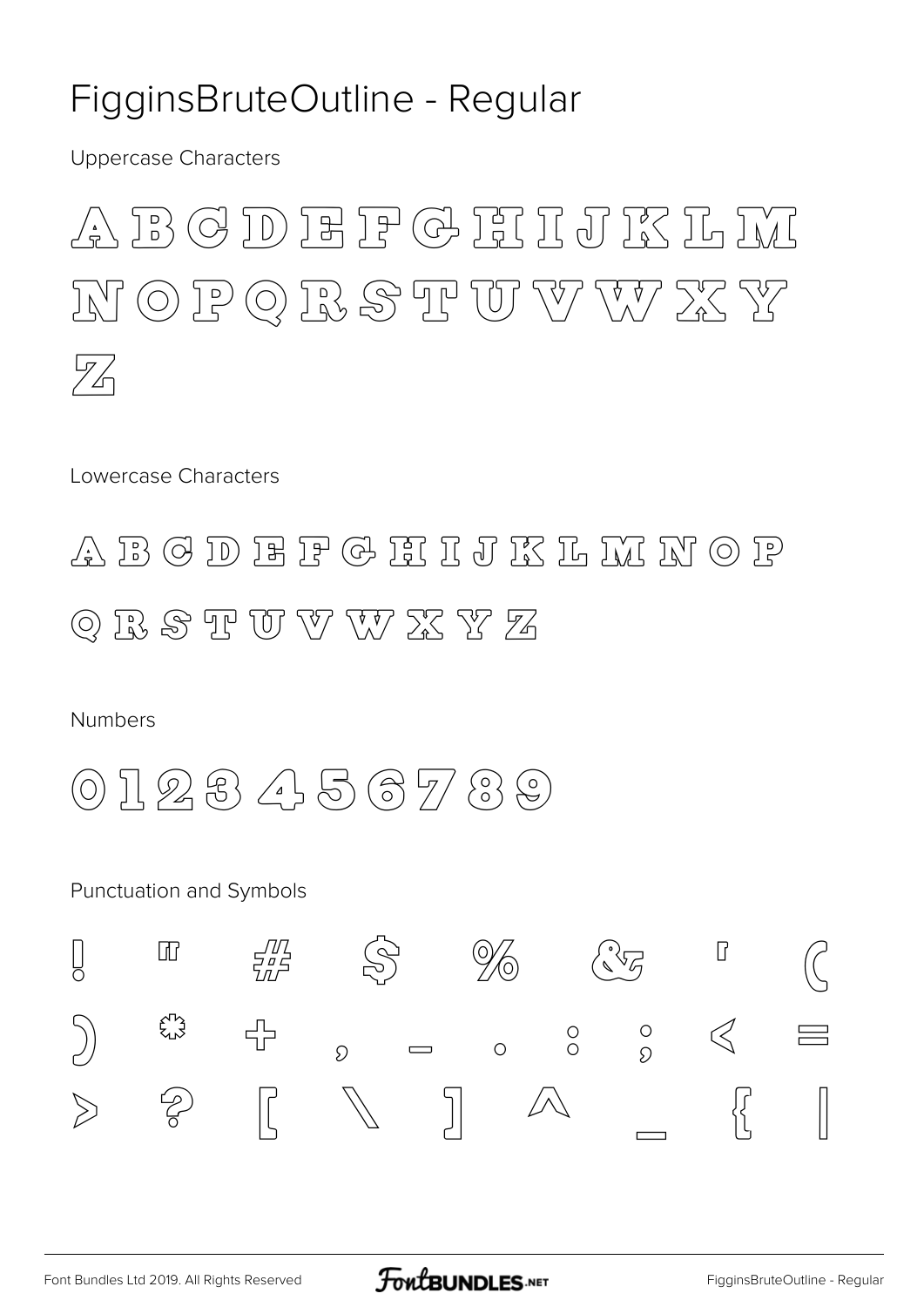

All Other Glyphs

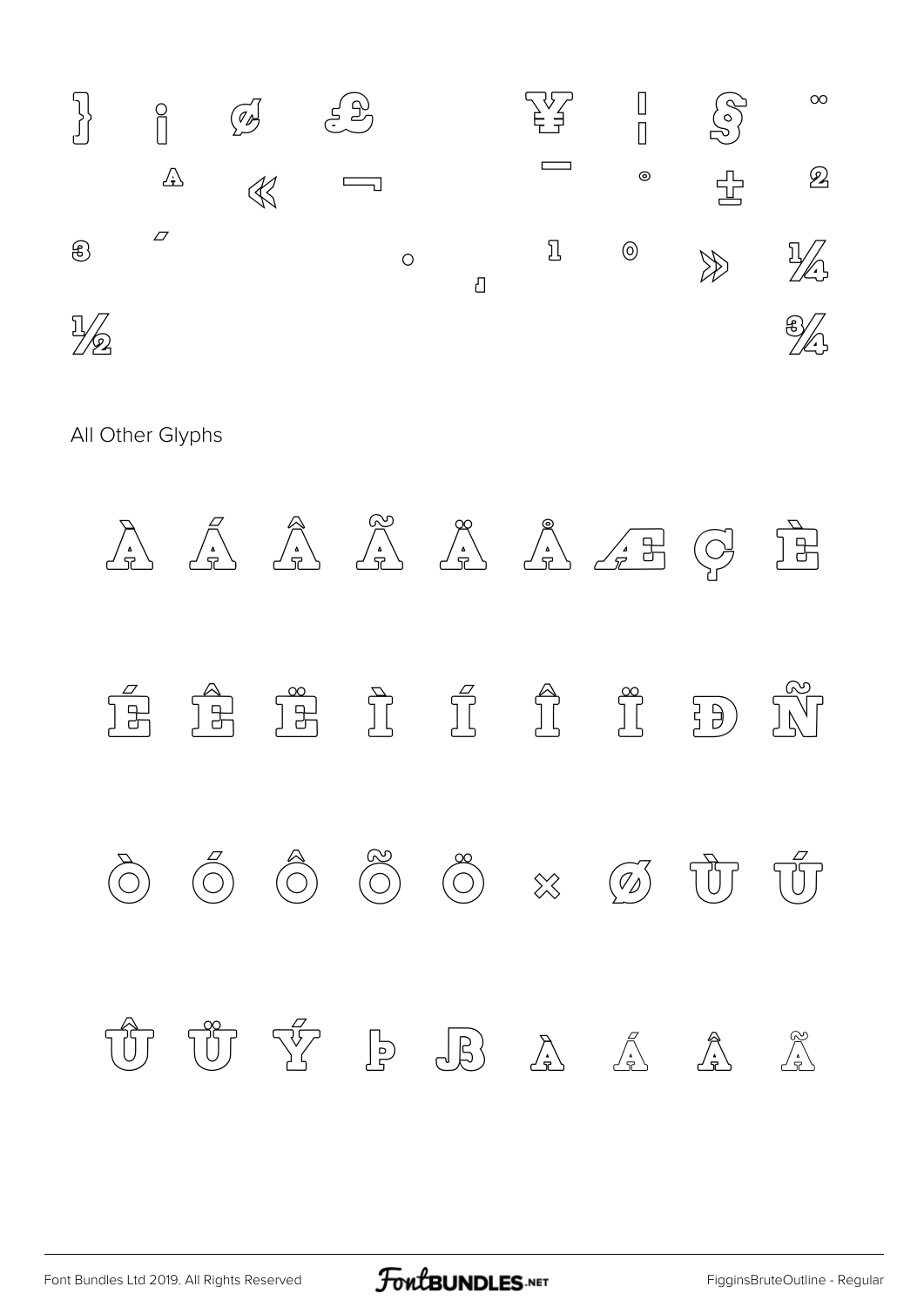

FontBUNDLES.NET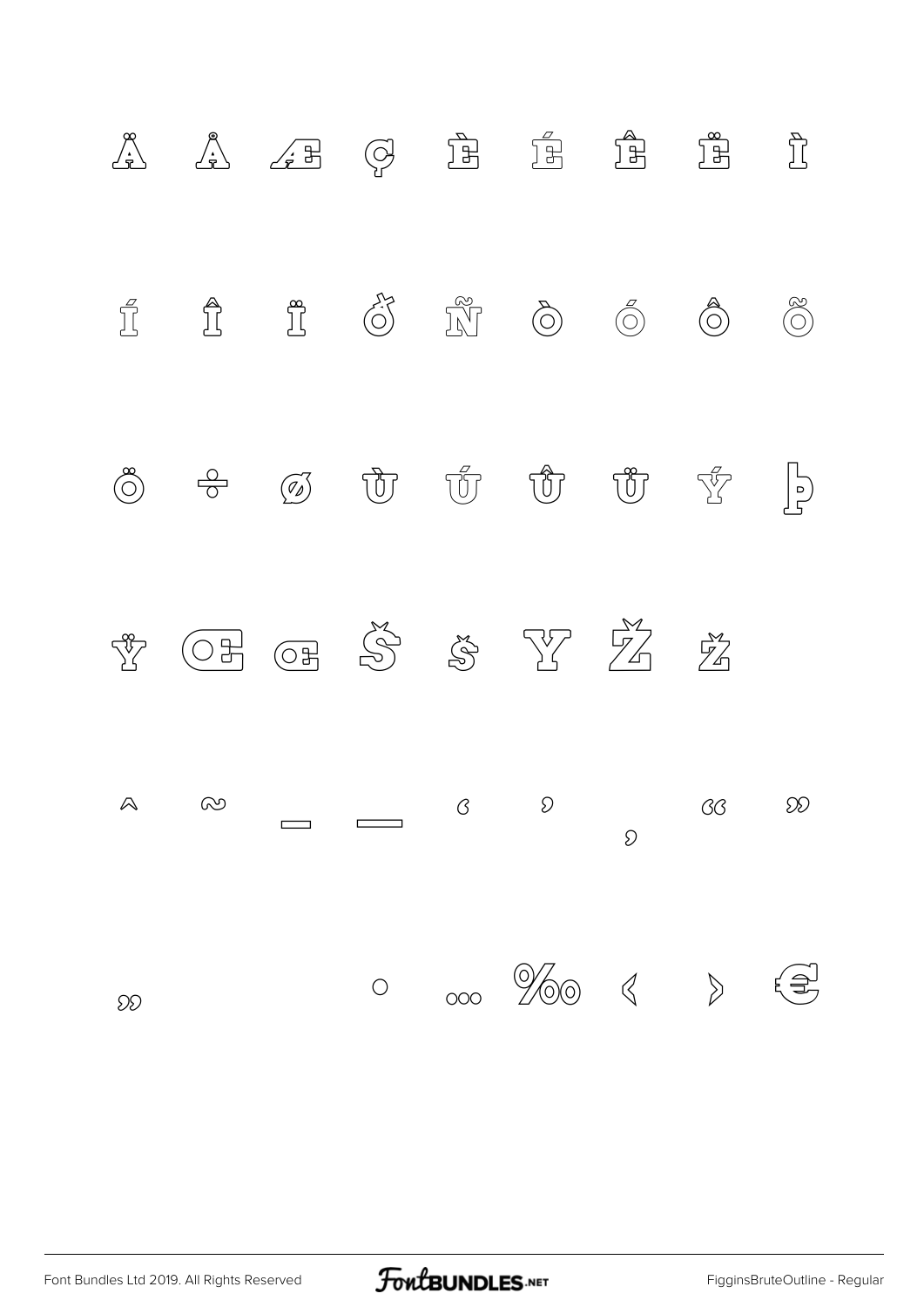#### FigginsBruteComplete - Regular

**Uppercase Characters** 

# **ABCDEFGHIJKLM** NOPQRSTUVWXY  $\mathbf{Z}$

Lowercase Characters

## abcdefghijklmnopqrstuvw **XVZ**

**Numbers** 

## 0123456789

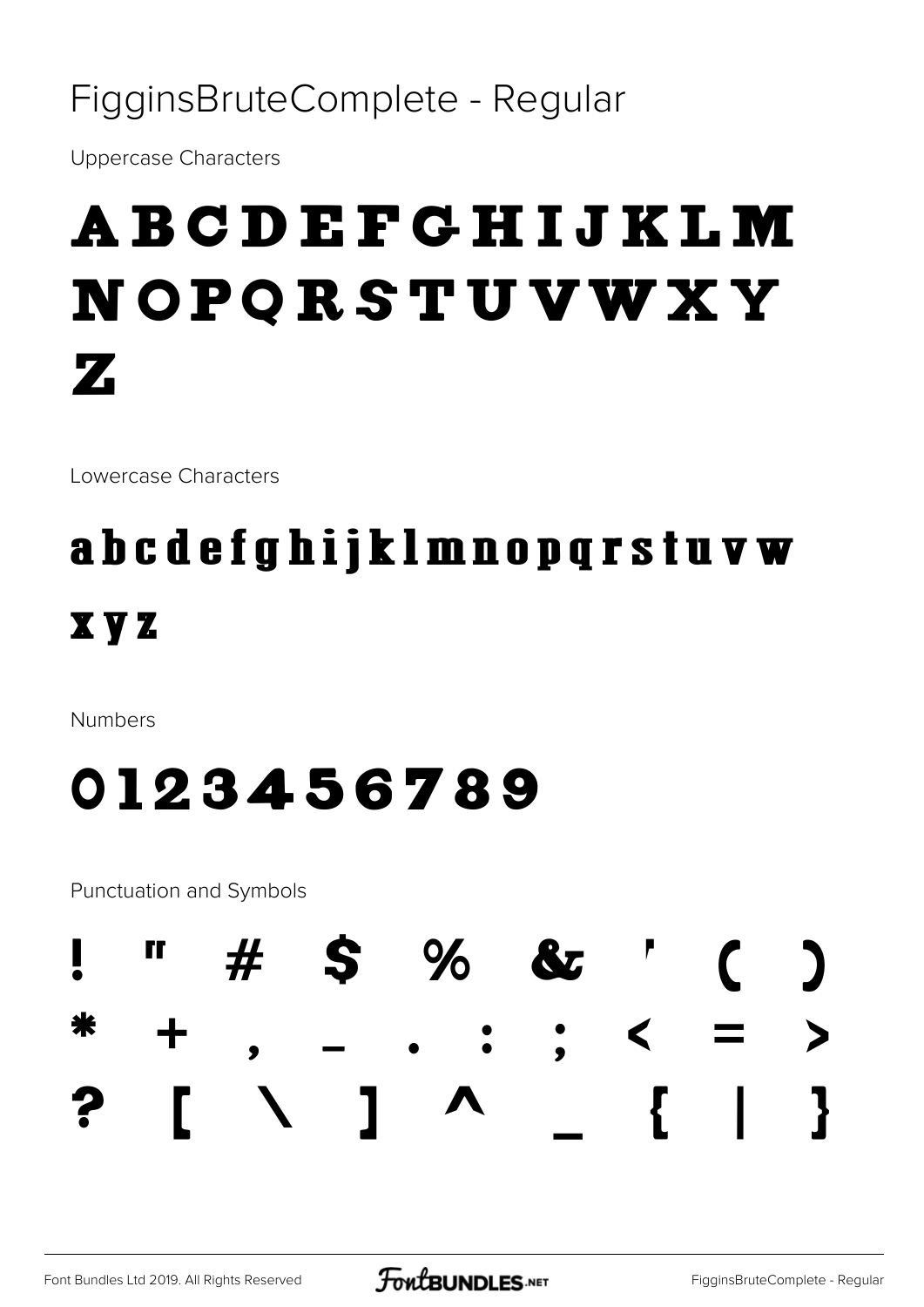

All Other Glyphs

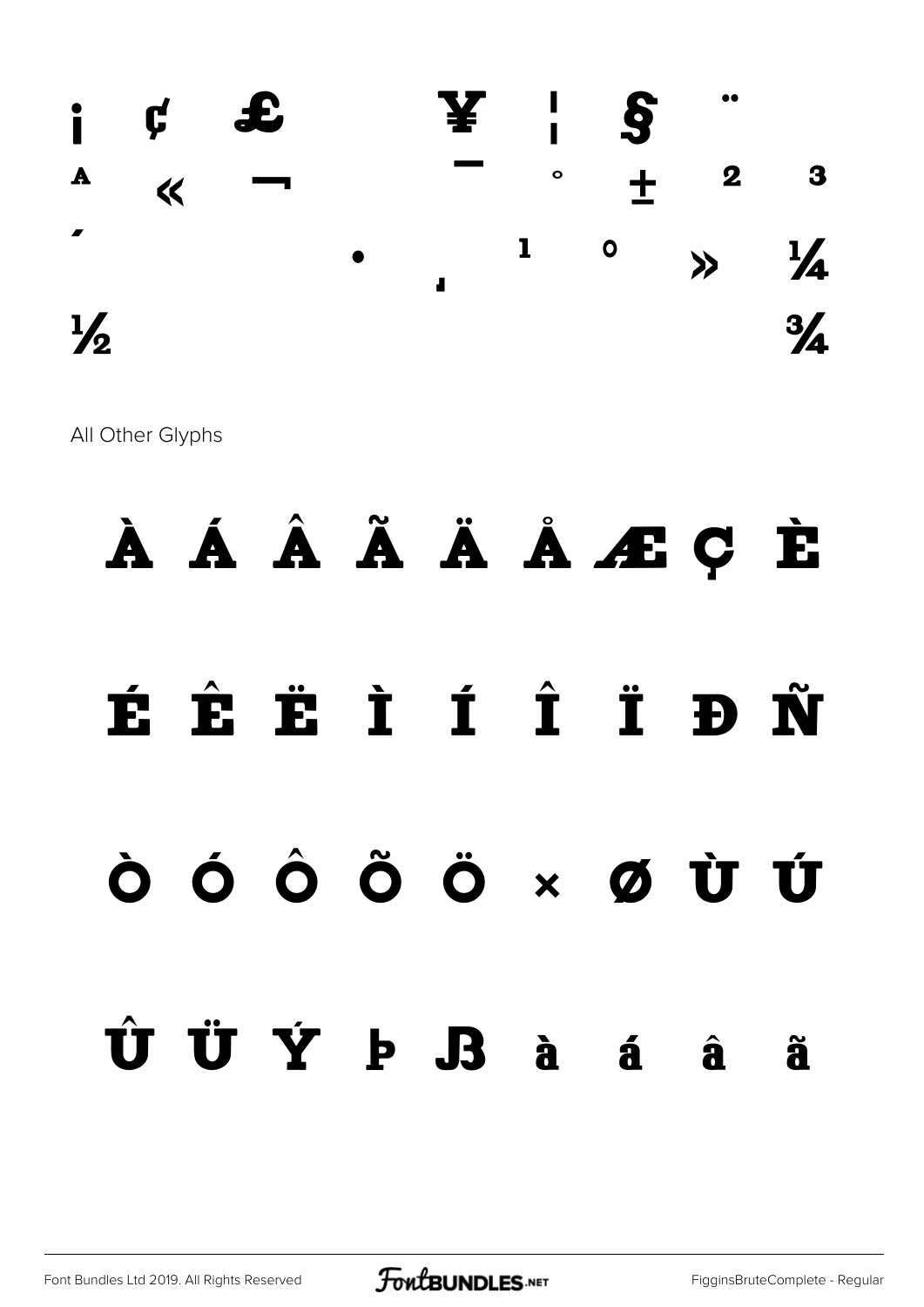|                  | $\ddot{a}$ $\dot{a}$ $\ddot{a}$ $\ddot{c}$ $\dot{c}$ $\dot{c}$ $\ddot{c}$ $\ddot{c}$ $\ddot{c}$ |  |                                                                                      |       |           |
|------------------|-------------------------------------------------------------------------------------------------|--|--------------------------------------------------------------------------------------|-------|-----------|
|                  | í î ï d ñ d ó ô õ                                                                               |  |                                                                                      |       |           |
|                  | $\ddot{o}$ $\div$ $\phi$ $\dot{u}$ $\acute{u}$ $\ddot{u}$ $\ddot{u}$ $\dot{y}$ $\dot{p}$        |  |                                                                                      |       |           |
|                  | ÿŒœŠšYŽž                                                                                        |  |                                                                                      |       |           |
| $\blacktriangle$ | $\sim$                                                                                          |  | $\begin{array}{ccc} & & & \\ \text{\bf{6}} & & \text{\bf{9}} & \\ & & & \end{array}$ | 66 11 | $\bullet$ |
|                  |                                                                                                 |  | ‱ < >                                                                                |       | €         |
|                  |                                                                                                 |  |                                                                                      |       |           |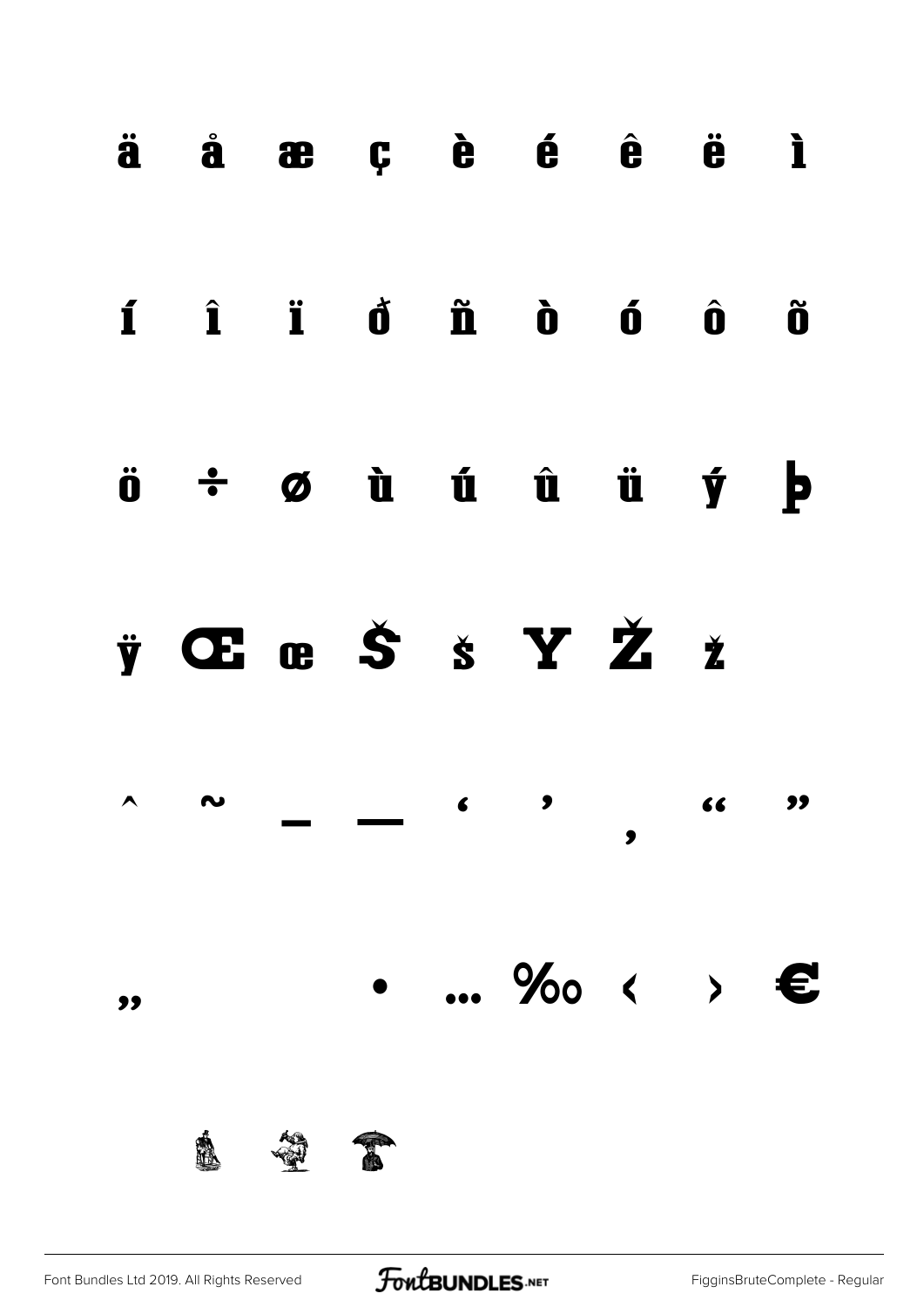#### FigginsBrute - Regular

**Uppercase Characters** 

# **ABCDEFGHIJKLM** NOPQRSTUVWXY  $\mathbf{Z}$

Lowercase Characters

## **ABCDEFGHIJKLMNOPQ RSTUVWXYZ**

**Numbers** 

## 0123456789

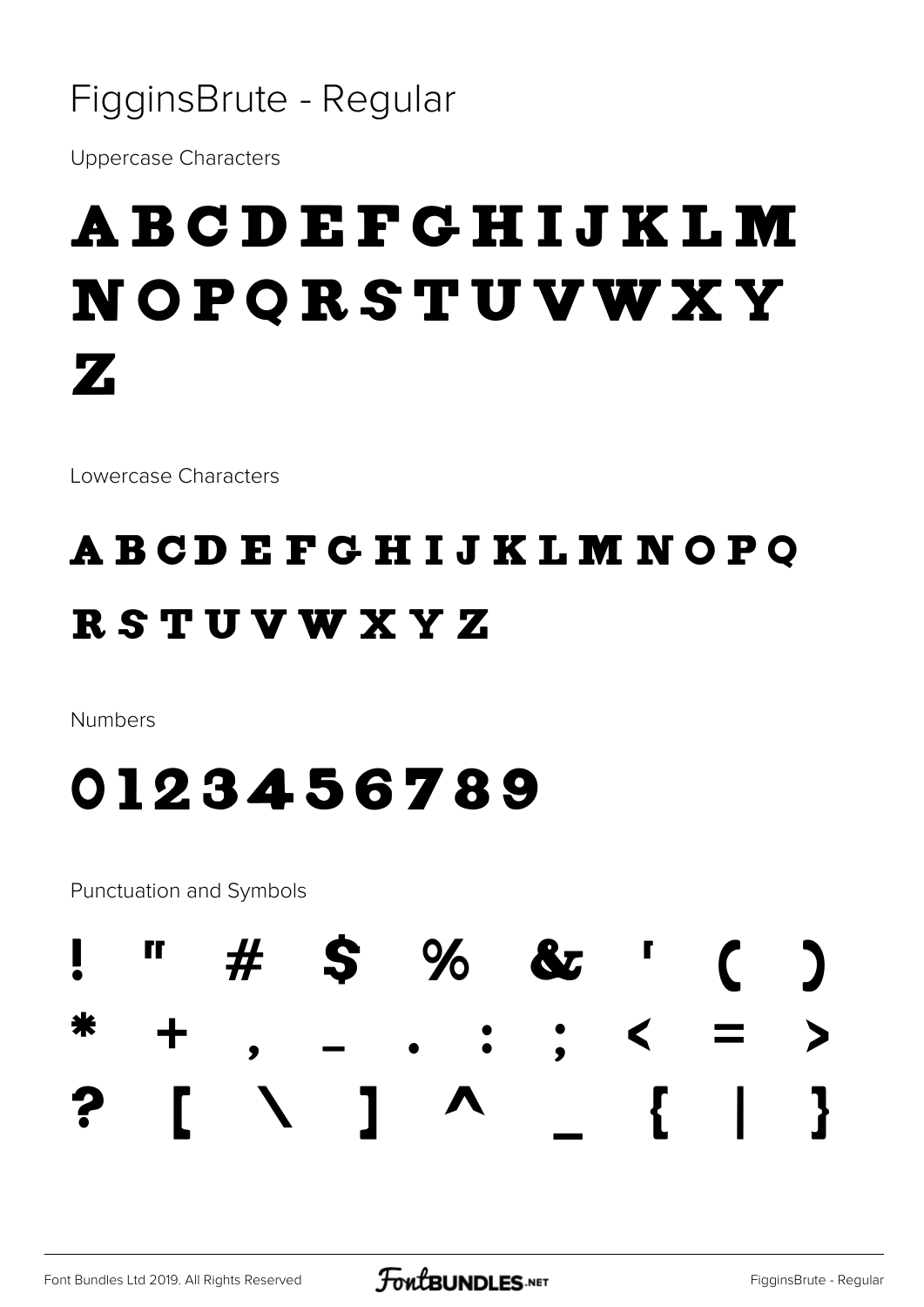

All Other Glyphs

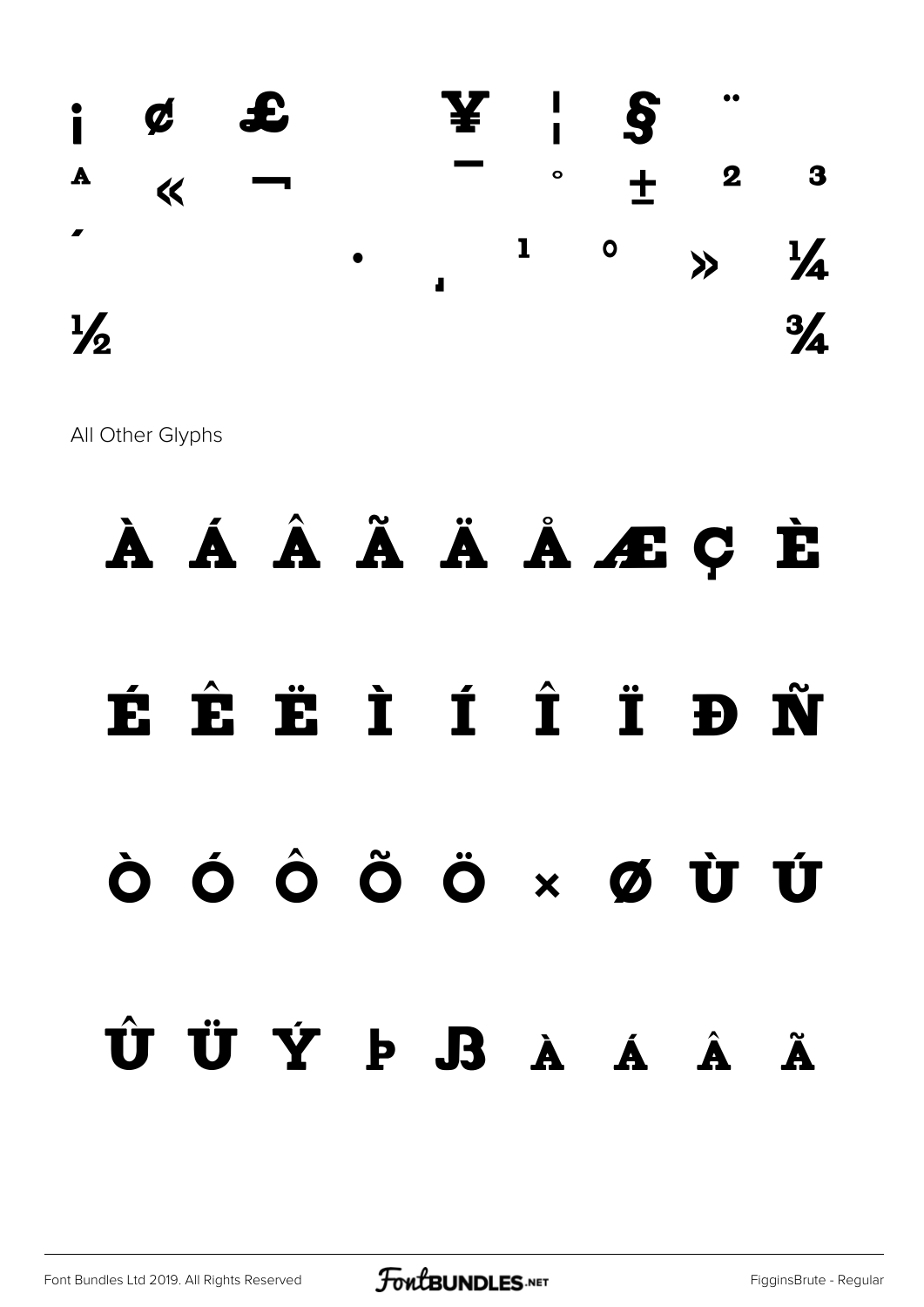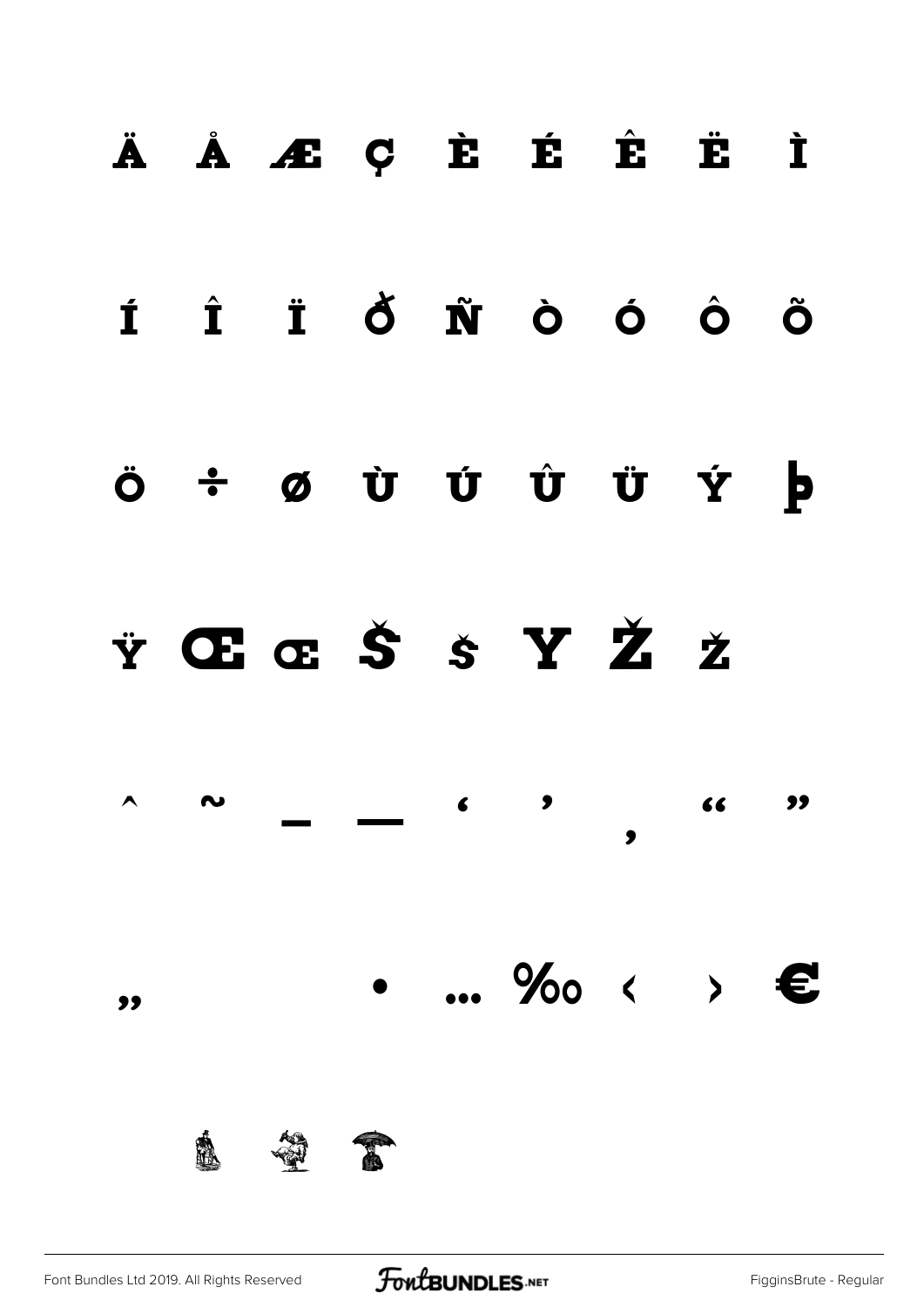#### FigginsBruteShadow - Regular

**Uppercase Characters** 

### BGDEEPGEIJKL OPOBSTUUVVISSY  $J_{\prime}/J$  $\mathscr{F}$

Lowercase Characters

## ABGDEFGHIJKLLYOPQ RSTUVWXX

**Numbers** 

0123456789

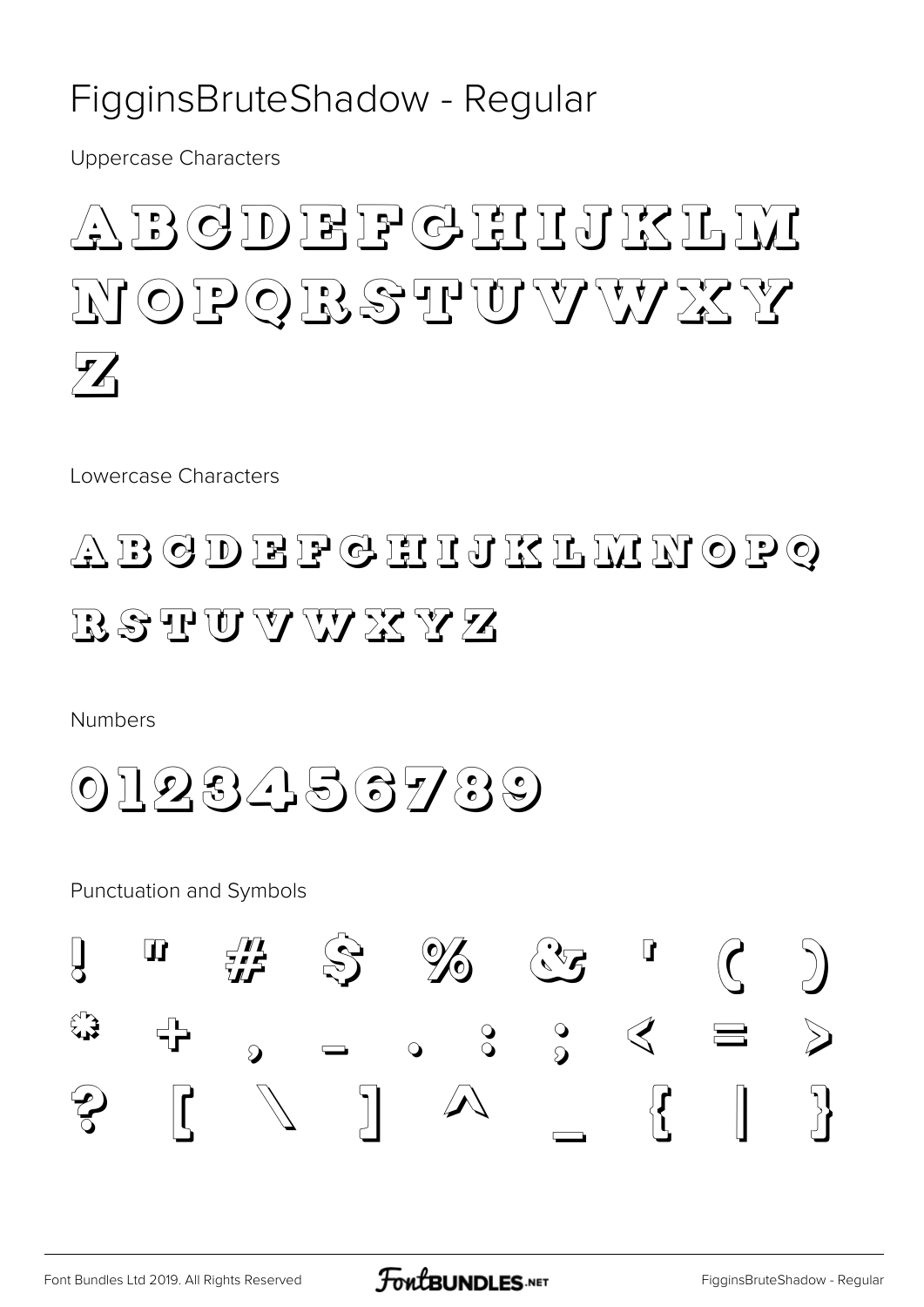

All Other Glyphs